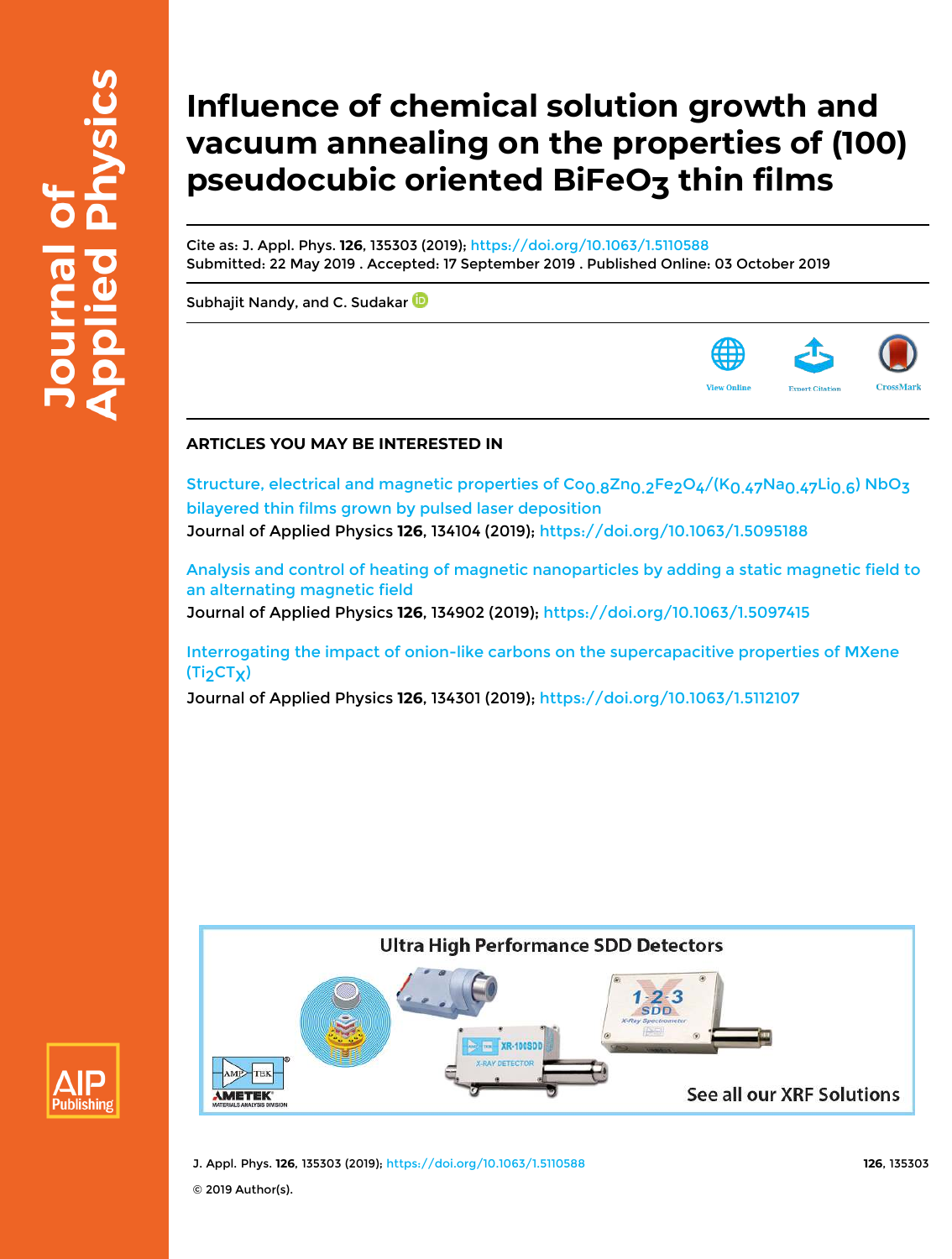# Influence of chemical solution growth and vacuum annealing on the properties of (100) pseudocubic oriented BiFeO $_3$  thin films

Cite as: J. Appl. Phys. 126, 135303 (2019); doi: 10.1063/1.5110588 Submitted: 22 May 2019 · Accepted: 17 September 2019 · Published Online: 3 October 2019



Subhajit Nandy and C. Sudakar<sup>a)</sup>

# AFFILIATIONS

Multifunctional Materials Laboratory, Department of Physics, Indian Institute of Technology Madras, Chennai 600036, India

a) Author to whom correspondence should be addressed: csudakar@iitm.ac.in

# **ABSTRACT**

BiFeO<sub>3</sub> (BFO), a Pb-free perovskite oxide, is being explored for its potential use in a multitude of applications. We report on the oriented growth of BFO thin films using a facile metal-organic chemical solution deposition. Unlike the growth characteristics observed in  $Si/SiO<sub>2</sub>$ and glass/FTO substrates, the solution growth process on sapphire (0001) is found to yield highly oriented thin films along  $(100)_{pc}$  planes. Furthermore, annealing in air (BFO-A) and high-vacuum (BFO-V) ambients are done to explore the tunable limits of its physical properties. Temperature-dependent Raman studies highlight the high quality of thin films with sharp changes in Raman modes around transition temperatures. In addition, the films exhibit a hitherto unreported anomalous shift in  $A_1(TO)$  and  $E(TO)$  modes around 450 K. The bandgap of BFO-V ( $E_g = 2$  eV) is lower than that of BFO-A ( $E_g = 2.12$  eV) and exhibits an increased defect photoluminescence emission. The magnetization (M) is twofold higher for BFO-V [M  $\approx$  42 (67) emu/cm<sup>3</sup> at 300 K (5 K)]. In-plane and out-of-plane M vs H plots show larger anisotropy and hard hysteresis for BFO-A compared to BFO-V. Piezoelectric switching with  $d_{33}$  values of 5–10 pm/V is the characteristic of BFO ferroelectric materials. Photoconductivity measurements show a one order increase due to vacuum annealing. Carrier generation and recombination lifetimes are twofold faster in BFO-V as compared to BFO-A thin films. The controllable physical properties of oriented BiFeO<sub>3</sub> thin films will be useful in magnetoelectrics and photoferroelectrics applications.

Published under license by AIP Publishing. https://doi.org/10.1063/1.5110588

## I. INTRODUCTION

 $\rm BiFeO_{3}$  is a rhombohedrally distorted perovskite type material which belongs to the R3c space group. It has been widely studied as a room temperature single phase multiferroic material with a ferroelectric Curie temperature of 1103 K and a magnetic Néel transition temperature of 643 K.<sup>1</sup> A BiFeO<sub>3</sub> thin film with a narrow bandgap (2.1–2.7 eV) has attracted intensive attention due to its excellent multifunctional properties and as a Pb-free perovskite.<sup>2</sup> These include multiferroism,  $3,4$  resistive switching,  $5,6$  high open circuit voltage in photovoltaic devices,<sup>7</sup> photocatalysis,<sup>8,9</sup> and photoelectrochemical<sup>10</sup> properties. A strong coupling between structural, ferroelectric, magnetic, and optical properties project BiFeO<sub>3</sub> has a unique multifunctional material for various device applications including multiferroics, $\frac{11}{11}$  electronics, $\frac{12}{13}$  photovoltaics, $\frac{14,15}{ }$  and photonics.<sup>16</sup> Continued research interest prevails due to this for understanding the physical properties of high quality or epitaxially grown thin films. $4,17-19$  Until now various advanced deposition techniques have been employed to obtain epitaxial  $BiFeO<sub>3</sub>$  films. These include pulsed laser deposition,  $4,20$  radiofrequency magnetron sputtering,  $21,22$  molecular beam epitaxy,  $23,24$  and metal-organic chemical vapor deposition.<sup>25,26</sup>

Chemical solution deposition (CSD) is an alternative approach to prepare oxide thin films. Many functional materials have been successfully fabricated using the CSD technique. $27-29$  However, chemical solutions and growth conditions used vary largely among these reports. The method has several advantages, such as control on stoichiometry, ease of fabrication on large area, wide variety of substrates, and low cost production. On the other hand, it is shown that obtaining high quality epitaxial BiFeO<sub>3</sub> thin films via CSD is challenging. Structural, magnetic, and ferroelectric properties of polycrystalline  $BiFeO<sub>3</sub>$  thin films prepared using CSD on Pt/Ti/SiO<sub>2</sub>/Si(100) and Pt/sapphire(0001) substrates have been reported. $30,31$  Naganuma and Okamura<sup>30</sup> have shown a high remanent polarization of  $47 \mu$ C/cm<sup>2</sup> at room temperature in polycrystalline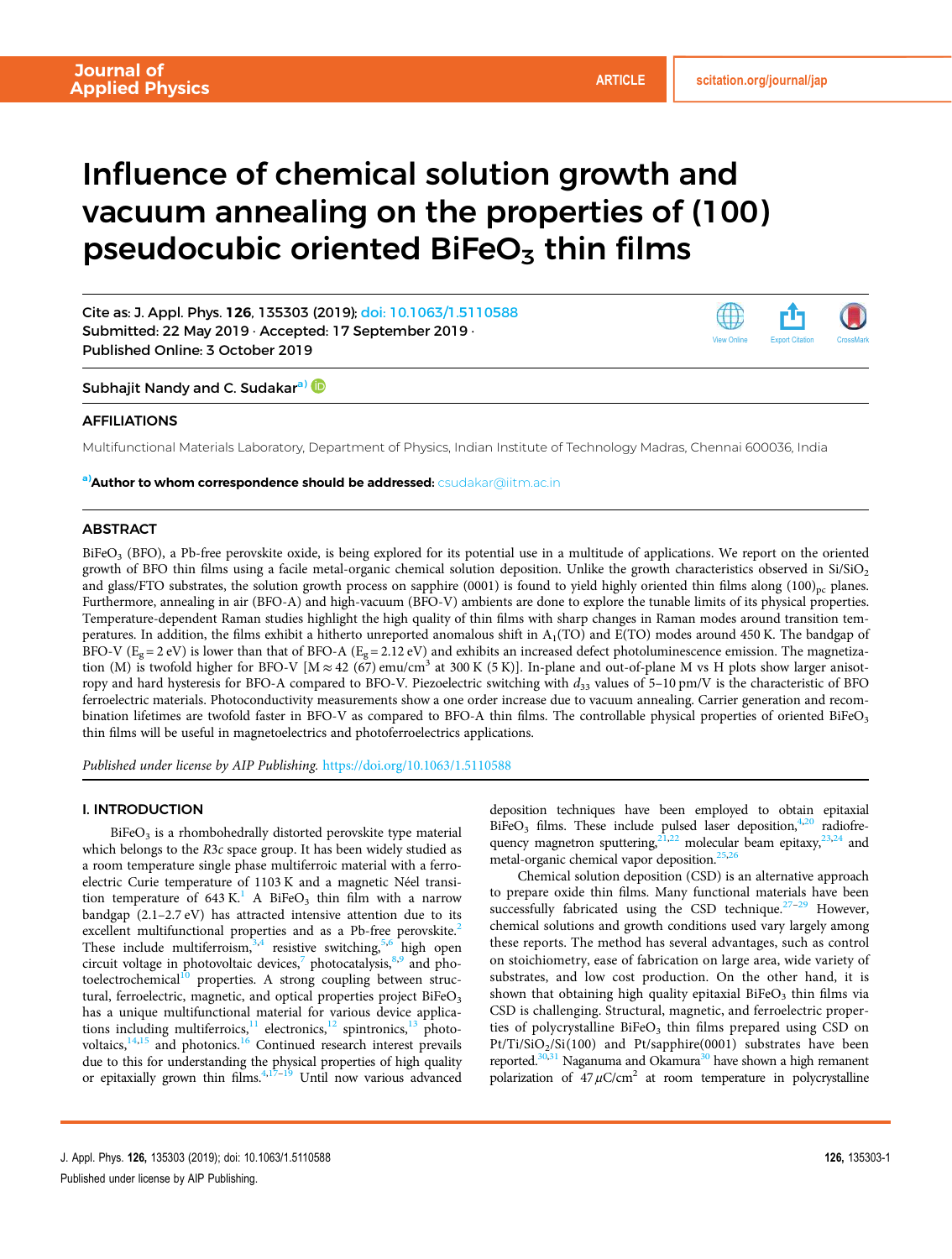$BiFeO<sub>3</sub>$  films grown on the Pt/Ti/SiO<sub>2</sub>/Si(100) substrate. Singh et  $al$ .<sup>31</sup> have observed an improved remanent polarization of  $100 \mu$ C/cm<sup>2</sup> in polycrystalline BiFeO<sub>3</sub> films grown on the Pt/sapphire(0001) substrate at 80 K compared to the films grown on the  $Pt/Ti/SiO_2/Si(100)$  substrate. This result was attributed to an improved BiFeO<sub>3</sub>/Pt interface on the sapphire substrate. Highly oriented or epitaxially grown BiFeO<sub>3</sub> thin films using CSD on different substrates have also been reported.<sup>32-36</sup> The magnetic property of oriented BiFeO<sub>3</sub> films deposited on LaAlO<sub>3</sub> (001) substrates shows a large saturation magnetization of  $\sim$ 250 emu/cm<sup>3</sup> when annealed in oxygen at 550 °C for 1 h.<sup>32</sup> Epitaxial rhombohedral BiFeO<sub>3</sub> thin films fabricated by CSD on  $(001)$ ,  $(110)$ ,  $(111)$  single crystal SrRuO<sub>3</sub>/SrTiO<sub>3</sub> substrates were reported by Singh et al.<sup>33</sup>  $B$ iFeO<sub>3</sub> (001) thin films were found to exhibit a maximum remanent polarization of 50  $\mu$ C/cm<sup>2</sup> at 80 K.<sup>33</sup> Tyholdt *et al.*<sup>34</sup> have synthesized  $(012)$ <sub>R</sub> oriented BiFeO<sub>3</sub> epitaxial films of a thickness of 120 nm via CSD on MgO(100)/Pt(100) substrates. This study shows a careful control of excess Bi used for counterbalancing the evaporation during crystallization. Ferroelectric, dielectric, and resistive switching behaviors were investigated by Zhang et  $al.^{36}$  on  $(001)_{\text{pc}}$ oriented BiFeO<sub>3</sub> thin films of various thicknesses deposited on the  $La_{0.67}Sr_{0.33}MnO_3$  buffered (001) SrTiO<sub>3</sub> substrate.<sup>36</sup> Highest remanent polarization  $(2P_r = 100 \,\mu\text{C/cm}^2)$  and relative dielectric constant  $(e_r = 613)$  at room temperature observed at a frequency of 1 MHz of a 150 nm thick  $BiFeO<sub>3</sub>$  film were attributed to the combined effect of substrates, buffer layers, and  $BiFeO<sub>3</sub>$  films.

Single crystalline epitaxial thin films of BiFe $O<sub>3</sub>$  are useful for photovoltaic and photodetector applications.<sup>37,38</sup> The planar configuration of ferroelectric photovoltaic (FE-PV) devices, in which two contacts made on the top surface of films are used to test PV device characteristics, is found to exhibit high voltage due to the ferroelectric nature of films.<sup>39</sup> This device configuration is also found to be advantageous over the commonly used in-plane capacitor devices, as the latter is more prone to get short circuited due to the presence of defects like pinholes in the films. Similarly, devices having preferential growth features with the coplanar electrode configuration are of use in highly sensitive and fast response photodetector applications.<sup>38</sup> Methods including MBE, $^{24}$  PLD,<sup>4</sup> and  $MOCVD<sup>40</sup>$  have been used to fabricate epitaxial BFO thin films. However, it is important to develop procedures to fabricate epitaxial and/or highly oriented thin films by a simple solution growth process and understand the physical properties of such films to realize their relevance to various other applications.

There is a significant interest to grow thin films on different substrates including FTO,  $Si/SiO_2$ , and sapphire substrates. In fact, growth conditions including the substrates significantly influence thin film quality, specifically, when approaches such as simple facile solution growth process are used. In our group, we found that films grown on the sapphire (0001) substrate are to be highly oriented. This calls for fabricating  $BiFeO<sub>3</sub>$  thin films to realize growth conditions of oriented BiFe $O<sub>3</sub>$  crystallites using sapphire as a substrate and investigating the properties by the simple solution growth process. It is also important to tailor the chemical composition, specifically oxygen stoichiometry, to control the physical properties. Oxygen vacancies introduced by the vacuum annealing process are being used to control the oxygen stoichiometry, more prominently in bulk samples. $41-43$  Oxygen vacancies reduce activation

energy and lead to increased conductivity without imposing large structural changes in the BiFeO<sub>3</sub> sample.<sup>43</sup> Thus, the advantages of growing oriented thin films as well as controlling oxygen stoichiometry to change the physical properties can be exploited for a wide range of applications.

To our knowledge, there are no reports of  $(100)_{pc}$  oriented BiFeO<sub>3</sub> thin films grown directly on sapphire (0001) substrates with or without buffer layers. In this paper, we present the structural properties of highly oriented  $B$ i $FeO<sub>3</sub>$  thin films prepared using a simple chemical solution deposition technique which involves spin coating of a metal-organic precursor solution. Annealing process dependent structural and physical properties are investigated. Structural, optical, piezoforce microscope images, magnetic properties, and photoconductivity studies on these oriented  $BiFeO<sub>3</sub>$  thin films grown on the sapphire substrate are presented. Air and vacuum annealed BiFeO<sub>3</sub> thin films, grown on sapphire, are useful for in-plane photovoltaic and photodetector applications.

#### II. EXPERIMENTAL

BiFeO<sub>3</sub> (BFO) thin films were prepared by the metal-organic chemical solution deposition technique.<sup>44</sup> Bismuth 2-ethylhexanoate  $(C_{24}H_{45}BiO_6)$  and iron (III) 2-ethylhexanoate  $(C_{24}H_{45}FeO_6)$  were used as precursors in a 1:1 molar ratio and O-xylene was used as a solvent (50 wt. %). Precursors were taken in a cleaned bottle and the solvent was added to it. Sapphire (0001) substrates were cleaned by ultrasonicating in ethanol and acetone for 15 min each. Before using the substrate, the surface was blown with  $N_2$  gas and dried with a hot air gun. The solution is coated on cleaned sapphire substrates using the spin coating technique. The precursor solution  $(\sim 50 \,\mu\text{I})$ was dropped and the sapphire substrate was spun at a speed of 2000 rpm for 20 s. The coated layer was heated at 400 °C for 2 min to remove the solvent. This procedure is repeated for building thick layers of coating. Typically, five layers were coated for all the samples. The concentration of the solution and the number of coatings are optimized to obtain the same thickness. Final annealing was done at 550 °C for 1 h in air. This sample is labeled BFO-A. Furthermore, BFO-A thin films are annealed in high vacuum  $(8 \times 10^{-6} \text{ Torr})$  at 450 °C for 2 h. This sample is referred to as BFO-V.

X-ray diffraction (XRD) patterns of BFO thin films were recorded using a X'Pert-Pro, Panalytical power diffractometer using Cu-K<sub>α</sub> radiation ( $\lambda$  = 1.5406 Å) to investigate the phase and crystallinity of BFO thin films. Field emission scanning electron microscopy (FESEM) was carried out using Inspect F, FEI microscope for morphological studies. Raman spectra were acquired with a He-Ne laser of wavelength 632 nm (red laser) using a Horiba Jobin-Yvon (HR800 UV) micro-Raman spectrometer to confirm the phase purity. Temperature-dependent Raman studies were carried out on BFO-A and BFO-V thin films to understand the influence of oxygen vacancy on the magnetic transition temperature. Optical properties of BFO films were carried out using the Bentham PVE300 integrating sphere configuration for wavelengths ranging from 300 nm to 1750 nm. Photoluminescence spectra were collected using Ar ion laser of wavelength 488 nm (blue laser) from a Horiba Jobin-Yvon (HR800 UV) micro-Raman spectrometer. Ferroelectric domains were imaged by a piezoforce microscope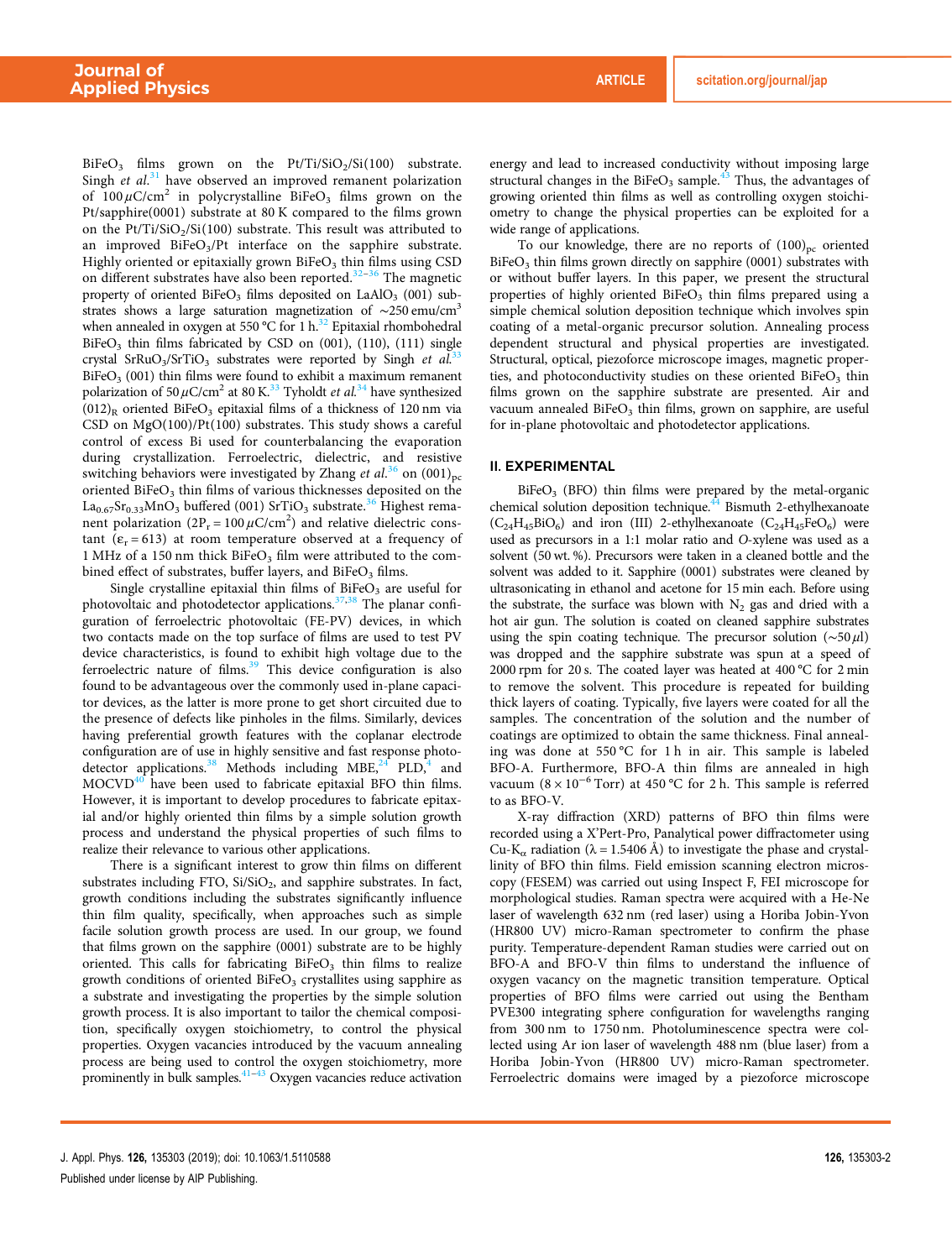using the NX10 Park system. To study the magnetic property of BFO thin films, M-H hysteresis curves were acquired by applying magnetic field up to  $\pm$ 7 T. ZFC-FC measurements with an applied magnetic field of 500 Oe were also carried out using a Quantum Design SQUID vibrating sample magnetometer. To study the photoconductivity measurements on BFO thin films, Au pattern stripes of 1 mm width and 5 mm length with 1 mm gap were coated on films using the radiofrequency magnetron sputter deposition technique at a chamber pressure of  $2 \times 10^{-2}$  mbar for 1 min. Applying a constant current using a Keithley 2400 source meter, the change in the voltage is monitored under dark and AM 1.5 one Sun illumination  $(100 \text{ mW/cm}^2)$  to study the photoconductivity measurements. All the photoconductivity measurements are carried out at room temperature.

#### III. RESULTS AND DISCUSSION

Powder x-ray diffraction patterns of BFO thin films on the sapphire substrate are shown in Fig. 1(a). Both the films (BFO-A and BFO-V) show strong reflections at  $2\theta \approx 22.5^{\circ}$  and  $\approx 45.8^{\circ}$ , which are attributed to the  $(100)_{pc}/(012)_{R}$  and  $(200)_{pc}/(024)_{R}$  lines of the pseudocubic/rhombhohedral BFO phase. These peaks are oriented strongly along the sapphire substrate's (0001) plane, indicating  $[100]_{pc}$  directed preferential growth of BFO films normal to the substrate surface. The full width half maximum (FWHM) from these strong peaks is a bit broad suggesting nanoparticular nature of grains. Average particle size corresponding to BFO-A and



**FIG. 1.** (a) X-ray diffraction (XRD) patterns of the air-annealed BiFeO<sub>3</sub> (BFO-A) and the vacuum annealed  $B$ iFe $\dot{\Omega}_3$  (BFO-V) thin films coated on a sapphire (0001) substrate. XRD pattern of single crystal sapphire substrate is also shown in (a). (b) and (c) are the rocking curves of  $(100)_{pc}$  and  $(200)_{pc}$  diffraction peak for both the samples.

BFO-V thin films estimated using the Scherrer equation are 27 nm and 28 nm, respectively. A double peak around 32° with lesser intensity compared to that of  $(100)_{pc}$  peak corresponds to  $(110)_{pc}$ (104)<sub>R</sub> and  $(-110)_{pc}/(110)_{R}$  reflections of BFO phase. Other small peaks observed at  $2\theta \approx 52^{\circ}$  and 57°, decipherable when the intensity is plotted in log scale, correspond to  $(210)_{pc}$  and  $(211)_{pc}$  planes, respectively. Liu et al. have also shown the presence of a low intense double peak at  $2\theta \sim 32^{\circ}$  for  $(100)_{\text{pc}}$  oriented BiFeO<sub>3</sub> films grown by the sol gel method on the Pt/Ti/SiO<sub>2</sub>/Si substrate.<sup>45</sup>

Rocking curves of the peaks  $(100)_{pc}$  and  $(200)_{pc}$  are shown in Figs.  $1(b)$  and  $1(c)$ . FWHM in rocking curve is a parameter to measure the quality of oriented nature crystallites in the films. Usually, epitaxial films show low values ( $\sim 0.6^{\circ}$ ) of FWHM.<sup>46</sup> Highly oriented crystallites would exhibit more broadening. For BFO-A thin films, FWHM is found to be  $8.4^{\circ}$  and  $8.3^{\circ}$  for  $(100)_{nc}$ and  $(200)_{pc}$  reflections suggesting that the crystallite orientation is broadly distributed from the perpendicular direction, i.e., the crystallites are slightly off from the perpendicular direction of the substrate surface. Tyholdt et al. have shown FWHM values of 10% Bi-excess  $(012)_R$  oriented rhombohedral BFO thin films crystallized at 600 °C and 700 °C to be 6.6° and 6.2°, respectively.<sup>35</sup> Vacuum annealing of BFO-A thin films (BFO-V) has led to a reduction in the FWHM from 8.4° to 6.7° for  $(100)_{pc}$  peak and 8.3° to 5.9° for  $(200)_{\text{pc}}$  peak. However, it should be noted that the air-annealing was carried out for 1 h, whereas vacuum annealing was performed for 2 h in addition to 1 h air-annealing. Annealing for a longer time could improve the crystallinity and oriented nature. To check this, we carried out the annealing of BFO-A thin films for 3 h (Fig. S1 in the supplementary material). The XRD patterns show improvements in the crystallinity as inferred from the decreasing FWHM. The FWHM estimated from rocking curves of {100} planes exhibit values from ∼7.1° to 7.3°, which are lower than those of BFO-A films annealed for 1 h (FWHM ∼ 8.4°). However, we found that the microstructure was intact, and no discernible changes were found due to prolonged annealing. The SEM images of BFO-A samples annealed for 1 h and 3 h are given in Fig. S2 (supplementary material).

To ascertain the role of substrates, we have grown  $\mathrm{BiFeO}_{3}$  thin films on Si/SiO<sub>2</sub>, Si/SiO<sub>2</sub>/Pt, and glass/FTO substrates and annealed them under the same condition (at 550 °C for 1 h). The XRD patterns of all these films are provided in Fig. S3 (supplementary material). The data are shown in comparison to the films grown on sapphire. BiFeO<sub>3</sub> coated on Si/SiO<sub>2</sub>, Si/SiO<sub>2</sub>/Pt, and glass/FTO substrates show XRD profiles corresponding to a polycrystalline BiFeO<sub>3</sub> with no indications of oriented growth features of crystallites. Thus, the growth of BiFeO<sub>3</sub> thin films is highly influenced by the substrate and sapphire yields oriented BFO, whereas, the growth of BFO on Si/SiO<sub>2</sub>, Si/SiO<sub>2</sub>/Pt, and glass/FTO substrates resulted in polycrystalline films. In this work, we focus on the properties of oriented BFO films grown on sapphire substrates.

FESEM images depicting the surface topography and cross-section of BFO-A and BFO-V films coated on the sapphire substrate are shown in Fig. 2. Grain sizes of 50 nm to 150 nm are observed in both the films. Tiny pores are seen in between grains. In most of the places, grains are fused together to form a continuous surface connectivity. In between, the pore regions and mostly along the grain boundaries nanometer sized particles are seen.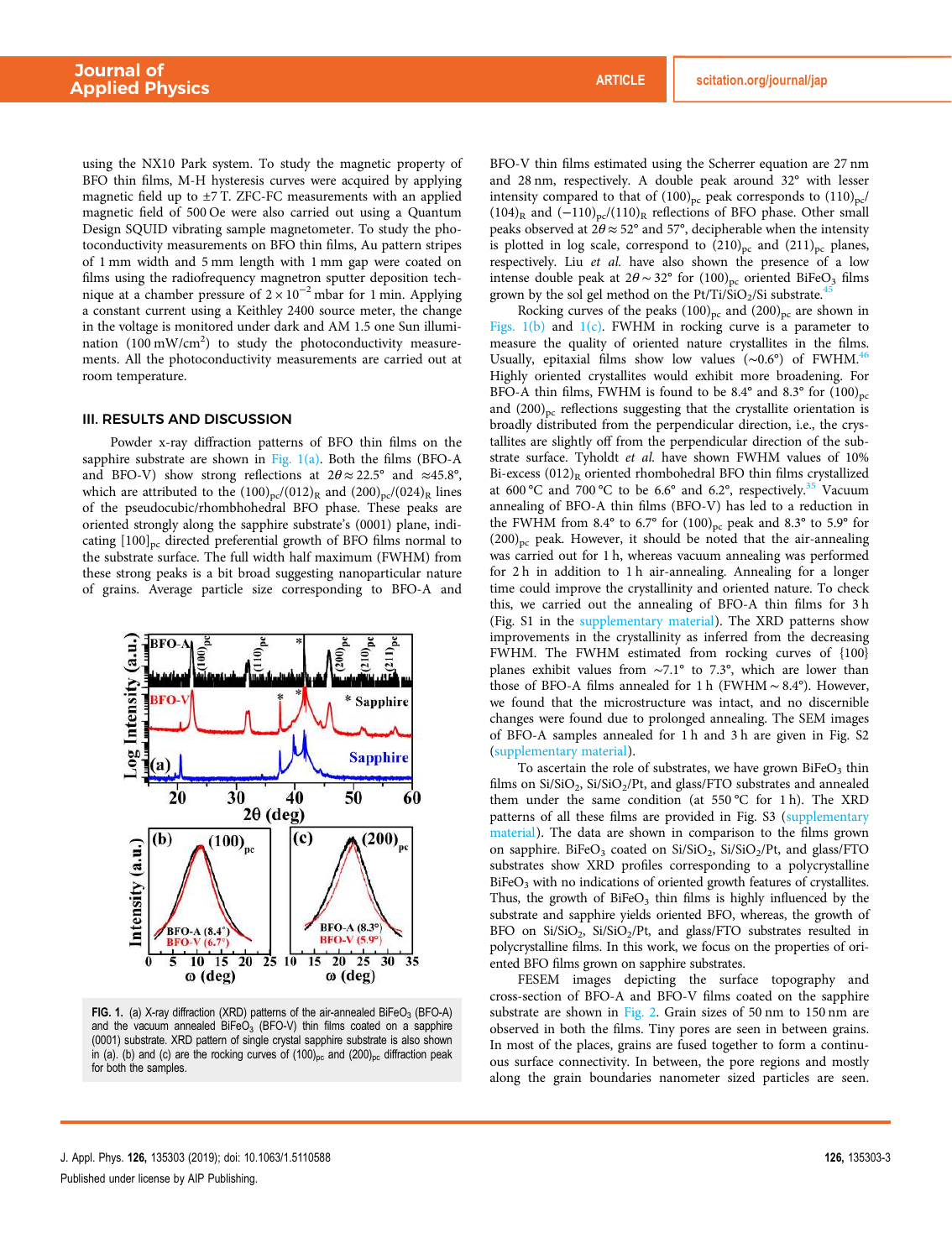

FIG. 2. FESEM images of the surface topography of (a) BFO-A and (b) BFO-V thin films on the sapphire substrate. Cross-sectional view of the films are shown in the insets of (a) and (b) for the corresponding film.

These particles are found to decrease and disappear on vacuum annealing with a consequent increase in the connectivity among the grains. The cross-sectional SEM images show the thickness of BFO-A and BFO-V thin films [Figs.  $2(a)$  and  $2(b)$ ] and they are in the range of 600 to 700 nm. Furthermore, the porous regions seen in the surface topography do not extend down to the substrate. Thus, the films are devoid of any pinholes. The morphology of particles in BFO-V does not get altered except for the fusing of particles along the grain boundaries and disappearance of some of the nanoparticles in between the pore region.

The quality of thin films and structural changes due to vacuum annealing are investigated using temperature-dependent Raman spectral studies. Raman spectra acquired at 123 K from BFO-A and BFO-V films show modes corresponding to the phase pure BiFe $O_3$  composition (Fig. 3). The spectra are fitted with Lorentzian-Gaussian profiles and the fitted curves along with the deconvoluted components are shown in Figs.  $3(a)$  and  $3(c)$ . First two strong modes observed at  $\sim$ 147 cm<sup>-1</sup> and  $\sim$ 176 cm<sup>-1</sup> (which appear at ∼141 cm<sup>-1</sup> and ∼173 cm<sup>-1</sup>, respectively, at 300 K in the spectra) in BFO-A indicate the E(TO) modes corresponding to the  $Bi-O$  vibrations.<sup>47,48</sup> These modes are typical of spectral features reported for BFO single crystal and several tens of micrometersized bulk samples.<sup>47</sup> The  $A_1(TO)$  modes which are reported to be more prominent compared to the E(TO) modes in the smaller sized (<65 nm) crystallites are not intense in BFO-A and BFO-V thin films. $48$  Thus, despite the nanocrystalline nature of grains with size in the range of 50 nm to 150 nm, the strong E(TO) vibrational modes further substantiate the high crystalline quality of the BiFeO<sub>3</sub> structure. A slight blue shift in the  $A_1(TO)$  and E(TO) peak positions is found in the BFO-V thin films at room temperature. This blue shift observed in  $A_1(TO)$  and  $E(TO)$  modes of BFO-V thin films is attributed to the altered Bi–O and Fe–O–Fe bond parameters due to the formation of oxygen vacancies on vacuum annealing. The formation of oxygen vacancies  $(O_V)$  in BFO-V films affects the vibrational modes of M–O–M bonds by way of changes in the oxygen bonding, thus resulting into a slight shift in Raman spectral modes. Structural instabilities due to temperature and pressure are common in perovskite materials like BiFeO<sub>3</sub>. Several reports have explored the chemical pressure effects, mostly caused by the dopants on the physical properties.<sup>44,49,50</sup> However, investigations on the effect of introduction of oxygen vacancy are scarce. Fewer reports suggest that oxygen vacancy related disorder generally tends to blue shift the Raman modes.<sup>5</sup>



FIG. 3. Raman spectra of (a) and (b) BFO-A and (c) and (d) BFO-V thin films fabricated on the sapphire (0001) substrate and measured at various temperatures between 123 K and 823 K. (a) and (c) Raman spectra of BFO thin films measured at 123 K; open square symbol represents the experimental data, red line shows the total fit, and other colored lines show the deconvoluted curves. (b) and (d) Temperature-dependent Raman spectra in the range between 100 and 200 cm<sup>-1</sup> are shown which mainly highlight the change in the peak position and 200 cm<sup>-1</sup> are shown which mainly highlight the change in the peak position for first three modes  $[A_1(TO)]$ , and two  $E(TO)]$ .

Figures  $3(b)$  and  $3(d)$  show the temperature-dependent variation of  $A_1(TO)$  and  $E(TO)$  Raman modes spectra in BFO-A and BFO-V films. Raman spectra were collected over a temperature range 123 K to 823 K. The temperature-dependent changes in the peak positions of these modes are presented in Fig. 4. With increasing temperature Raman modes shift to lower frequencies and the peaks broaden. This red shift and peak broadening can be attributed to the thermally disturbed phonons and lattice expansion due to anharmonic effects. $52$  Interestingly, we observe that the position of  $A_1(TO)$  mode ~135 cm<sup>-1</sup> (from spectra acquired at 123 K) decreases rapidly as the temperature increases from 123 K to 300 K. On the other hand, the E(TO) mode position show slow linear decrease up to 400 K. At all the temperatures, the position of these vibrational modes in BFO-V is found to be slightly more than those obtained for BFO-A thin films. Another interesting feature we observe is the appearance of two anomalies at 463 K and 663 K in the peak position vs temperature plots shown for  $A_1(TO)$  and E (TO) modes (Fig. 4). Since we do not see any additional modes in the spectra with temperature change, these anomalies cannot be related to any structural variations or secondary phase formation and can be mostly attributed to the spin-phonon coupling.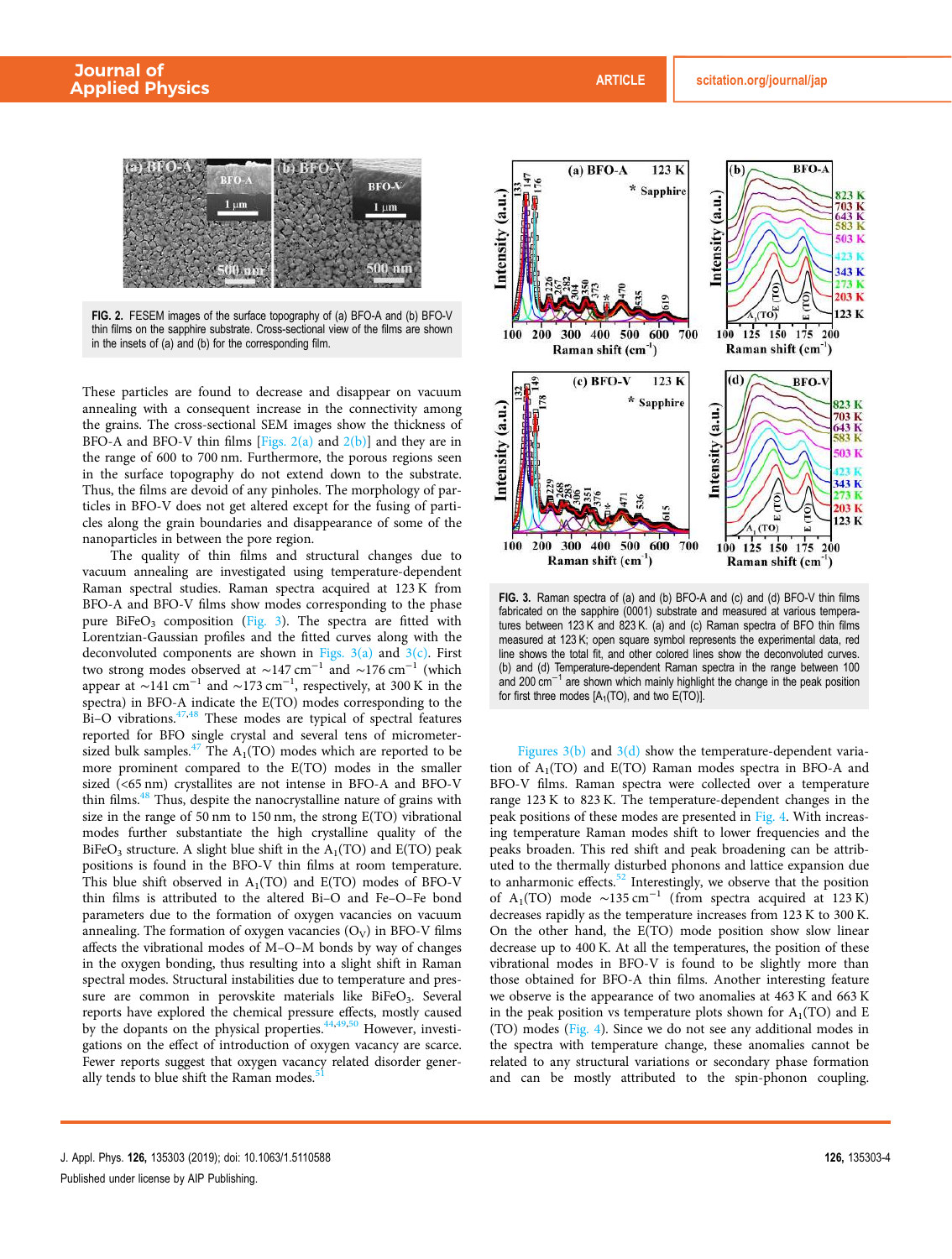

**FIG. 4.** Temperature-dependent shift in Raman peak positions of (a)  $A_1(TO)$ mode and (b) and (c) E(TO) modes of BFO-A and BFO-V films.

The anomaly seen in the temperature range of 623–663 K is near the antiferromagnetic to paramagnetic transition ( $T_N \sim 643$  K) and hence attributed to spin-phonon interaction. Similar phonon anomaly coinciding with the magnetic phase transitions were reported earlier in many oxides and are attributed to a strong electron-phonon coupling in those systems.<sup>53</sup> The local spin correlations get perturbed near  $T_N$  bringing in very weak structural instabilities due to the spin-spin interactions.<sup>53</sup> This leads to an enhanced spin-phonon coupling and changes in the modes involving M–O–M bond angle and thereby explains the observed fluctuations in the peak position.

The anomaly in the temperature range of 383–463 K seen as a sudden increase in the peak position is observed for  $A_1(TO)$  and one of the E(TO) modes  $(\sim 150 \text{ cm}^{-1})$ . However, for the second E (TO) mode ( $\sim$ 180 cm<sup>-1</sup>), we observe a rapid fall in the peak position values in the temperature range from 383 to 463 K. Most of the temperature-dependent anomalies reported earlier on  $BiFeO<sub>3</sub>$ ceramic and thin films were seen in the low temperature region.54–<sup>59</sup> These reported anomalies are summarized in Table S1 of the supplementary material. Most of these anomalies were attributed either to a local structural rearrangement or to a magnetic phase transition other than Néel transition. Spin reorientation<sup>56</sup> and magnon-phonon coupling $57$  related anomalies were reported in the low frequency  $(<65 \text{ cm}^{-1})$  Raman modes. The anomaly observed at ∼460 K in this work does not match with any of those reported either on single crystal  $BiFeO<sub>3</sub>$  or nanocrystalline samples. Since this anomaly is seen both in BFO-A and BFO-V specimens with similar strength, it indicates that  $O_V$  has no significant role. However, the surface structure in nanomaterials forms a large mass fraction of the material, and therefore any local structural changes near the surface can result in such an anomaly. These changes can be due to large interfacial strains percolating into the nanoparticle cores or Bi ion deficiency due to high volatility. $60$  We speculate that any spin related change with strong phonon coupling on the surface could have caused such anomaly. Duan et  $al$ <sup>58</sup> reported a very weak anomaly ∼500 K on BFO grown on c-sapphire and they have attributed it to the phase transition from one state of ferroelectric ordering to another associated with  $Bi^{3+}$  displacement.<sup>61</sup> Nevertheless, we summarize this anomalous behavior of Raman spectral modes with temperature to have a multitude of possible reasons and derivations, other than the concepts of local structure deformation or a new spin reorientation. To ascertain the exact origin of the anomaly requires a detailed and simultaneous study of the structural and magnetic aspects of BFO.

To study the optical properties of BFO thin films, transmission spectra and diffuse reflection spectra are obtained. The optical spectra of BFO-A thin films show 53% to 80% transmission in the energy range of  $2 \text{ eV}$  to  $0.7 \text{ eV}$  [Fig.  $5(a)$ ], whereas, the transmission is found to be 40% to 64% for BFO-V and show a decrease in the transmission of ∼20% at 0.7 eV. Both BFO-A and BFO-V thin films exhibit a sharp decrease in transmission due to the band edge absorption in the visible light region. This is also inferred from the sharp change in the % of reflection in diffuse reflection spectra. The optical bandgap is estimated from the Tauc plot using the Kubelka-Munk (K-M) function [Fig. 5(b)], F(R), given by  $F(R) = \frac{(1-R)^2}{2R}$  $\frac{(-R)^2}{2R}$ , where R is the diffuse reflectance of the material.  $(\alpha h v)^2 = (h v - E_g)$  with  $\alpha = F(R)$  being plotted against hv for direct bandgap semiconductors as shown in Fig. 5(b). Bandgap values (E<sup>g</sup> ) are obtained from the intersection of a straight line drawn from the absorption edge region and extrapolating this band edge line to the abscissa in the Tauc plot. The main absorption edge in the range of 2.0 to 2.5 eV corresponds to the charge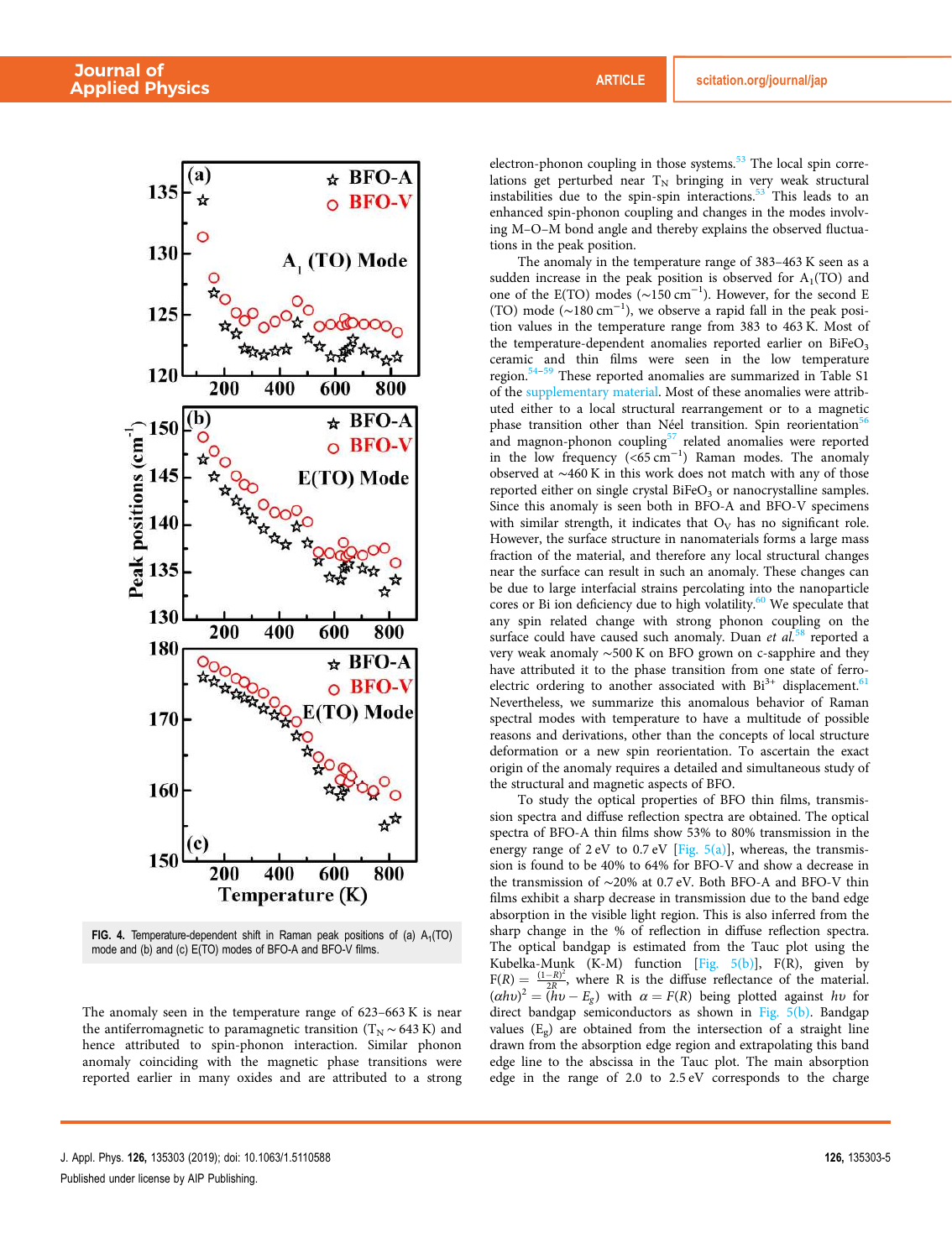

FIG. 5. (a) Transmission spectra and (b) Tauc plot using the Kubelka-Munk function of BFO-A and BFO-V thin films. Photoluminescence spectra of (c) BFO-A and (d) BFO-V films using an excitation wavelength of 488 nm. \*The sharp emission in (c) and (d) arise from the sapphire substrate.

transfer between  $O$  2p to Fe 3d. Bandgap values calculated from Tauc plots are found to be 2.12 eV and 2 eV for BFO-A and BFO-V thin films. Due to the vacuum annealing process, the optical bandgap is found to decrease slightly for BFO thin films. The oxygen vacancies are shown to decrease the bandgap significantly due to oxygen defect induced microstrain and under coordinated oxygen on the surface of nanoparticles.<sup>62</sup>

In our previous studies, we have established that the defect levels formed due to oxygen vacancies  $(O_V)$  are located between conduction and valence bands. $63,64$  The oxygen vacancy related defect states created by surface dangling bonds, surface defects, and interior defects are shown to lie with closer energy levels within the pristine BiFeO<sub>3</sub> bandgap.<sup>63,64</sup> These states reduce the optical bandgap of the material and provide a diffused transition (BFO-V) rather than giving a sharp band-to-band transition (BFO-A) [Fig. 5(b)]. The presence of such energy levels leads to broad transition near the band edge in the absorption spectra. Few other absorption edges are observed in BFO-A thin films in the range of 3 eV to 4 eV. These are attributed to the charge transfer transition in the  $d$ - $d$  energy levels of the transition metal, i.e., Fe  $(1)$  3 $d$  to Fe (2)  $3d<sup>65</sup>$  Vacuum annealing also shows a decrease in transmission (%) in BFO-V films in the visible-NIR region by about 20% compared to that observed in BFO-A films. The reduction in transmission (%) in the vis-NIR region could be attributed to an enhanced d-d absorption and defect-related absorption characteristics in the NIR region.

The dependence of transmission of a film on oxygen vacancies  $(O_V)$ , surface roughness, and impurity centers as other possibility

has been discussed by Gaur et al.<sup>66</sup> Scattering can be enhanced from the film surface due to surface roughness and cracks present at the film surface.<sup>66,67</sup> However, examining the samples by SEM confirmed that there are no cracks in our samples. AFM studies (discussed in the following text) also showed no drastic changes in the roughness. The reduction of transmission has also been attributed to increased light scattering from grain boundaries with the reduction of grain size. $67$  Since the particle size has not changed drastically even after subjecting to different annealing conditions, the change in transmission is not expected to get affected. It is clear from both SEM and AFM topography images that BFO-A and BFO-V films have almost similar surface morphology and roughness. Scattering from the surfaces of both the films is also similar. Doping or defects created within the lattice will create lattice distortion and stress resulting in changed optical properties of the thin films.<sup>68</sup> Therefore, we believe that this change is associated with the defects originating from  $O_V$  in BFO-V films due to vacuum annealing.

The effect of vacuum annealing is also seen in the photoluminescence (PL) spectra obtained using 488 nm laser excitation shown in Fig. 5. PL spectra obtained using a 488 nm excitation (blue line from Ar ion laser) in a Raman spectrometer (Horiba Jobin-Yvon (HR800 UV)) for BFO-A and BFO-V films are shown in Figs.  $5(c)$  and  $5(d)$ , respectively. A narrow intense doublet peak noticed at 692.5 nm and 694 nm in both BFO-A and BFO-V films is due to the  $(0001)$  oriented sapphire substrate.<sup>69</sup> A sharp peak observed at 520 nm in both the films is a two-phonon Raman spectral feature. BFO-A films show a broad peak at a wavelength of 570 nm ( $E_g \sim 2.18$  eV), which corresponds to a band-to-band transition. In addition to this peak, another broader peak is observed at 715 nm, which could be attributed to the transition from the intermediate band energy levels located between the conduction and valence bands. Such intermediate bands are known to arise from defects mostly due to oxygen vacancies. In the case of BFO-V films, initial broad peak due to band edge transition shows a slight decrease to 586 nm ( $E_g \sim 2.12 \text{ eV}$ ). This observation is consistent with that made from the Tauc plot [Fig. 5(b)] analysis. Interestingly, the broad peak seen at 730 nm increases in intensity in BFO-V indicating the vacuum annealing would result in increased oxygen vacancy concentration and thus enhancing the defect density energy state in the interband region.

We measured the dielectric constant of BFO-A and BFO-V films at room temperature in the frequency range of 100 kHz to 10 MHz. Two contacts, each of 0.09 cm<sup>2</sup> area ( $\sim$ 3 × 3 mm<sup>2</sup>) made on the topside of thin films with 1 mm separation were used as electrodes. Variation of dielectric constant with frequency is shown in Fig. S4 (supplementary material). It is found that the dielectric constant of BFO-A and BFO-V films varies in the range of 80 to 65 for the former and 60 to 55 for the latter. A slight decrease in the dielectric constant for the BFO-V can be attributed to the vacuum annealing process, in which the conductivity of the film becomes better. The values are 70 and 56, respectively, at 1 MHz frequency and are comparable to the reported values.<sup>70</sup>

A good estimation of the quality of the thin films grown by the CSD process can be discerned from the ferroelectric nature of thin films. We carried out piezoforce microscope (PFM) images on BFO-A and BFO-V thin films to get the ferroelectric domain details. Figures  $6(a)$ – $6(c)$  and  $6(e)$ – $6(g)$  show the topography,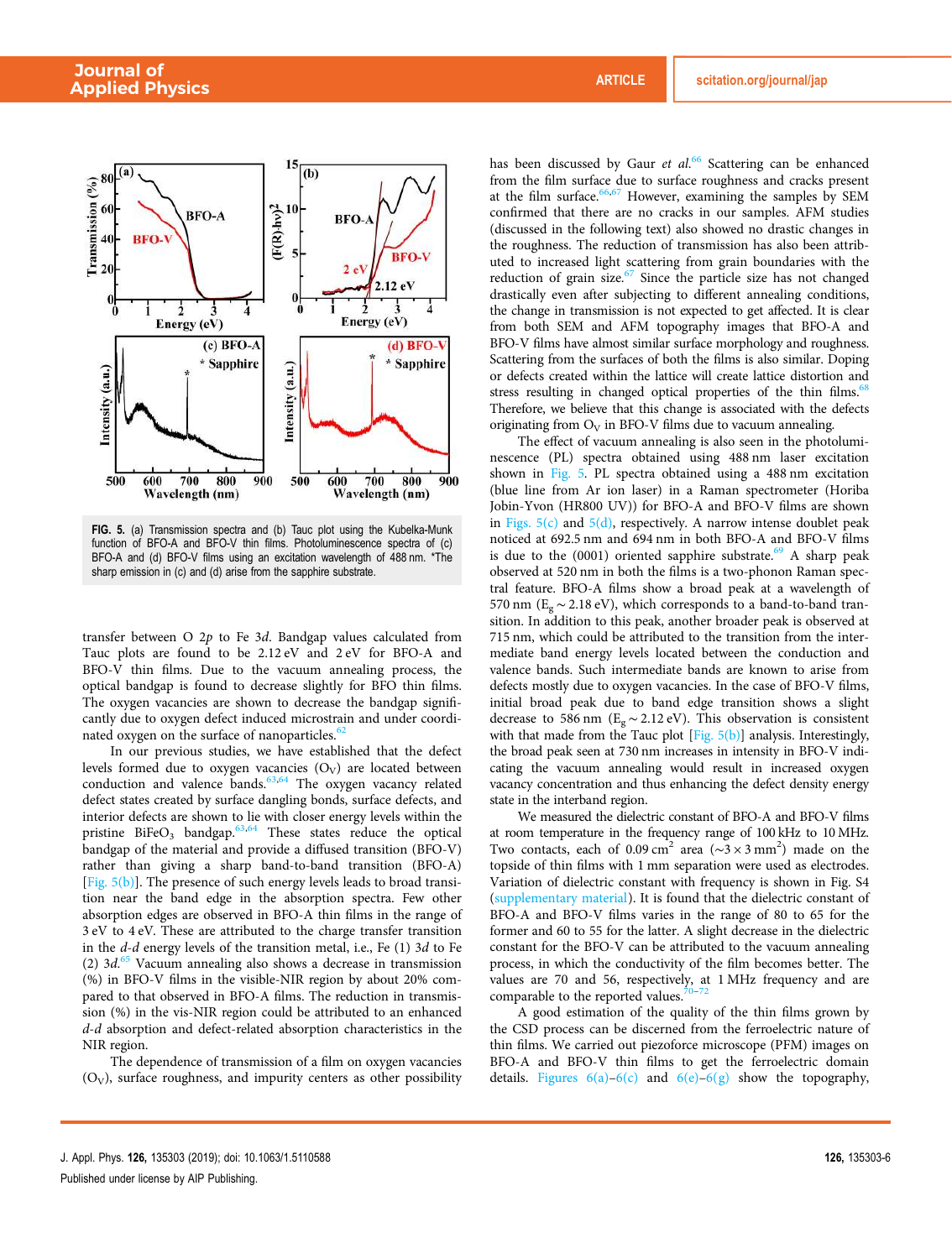

FIG. 6. Piezoelectric force microscopy images of (a) and (e) topography, (b) and (f) phase, and (c) and (g) amplitude of (a)–(c) BFO-A and (e)–(g) BFO-V films, respectively, on the sapphire substrate. (d) and (h) Piezoelectric phase switching and piezoelectric coefficient  $(d_{33})$  measured at a given point in (d) BFO-A and (h) BFO-V thin films.

phase, and amplitude mapping in a scan area of  $5 \times 5 \mu m^2$  of BFO-A and BFO-V thin films, respectively. PFM topography images of BFO-A and BFO-V show an average roughness of  $\sim$ 4 nm. The grain sizes are in the range of 110 nm  $\pm$  15 nm, which are consistent with the grain size estimated from FESEM images. The morphology of vacuum annealed films remains the same as that of air-annealed films. PFM out-of-plane phase image confirms the presence of ferroelectric domains. Sharp color contrast is seen from the domains oriented with a 180° phase difference. Many adjacent particles share the same polarization as discerned from the domain orientation, thus the domains are much larger than the particle size. Both BFO-A and BFO-V show similar PFM images suggesting that the oxygen vacancies created due to the vacuum annealing process do not drastically affect the ferroelectric nature of the particles. Few hundred-nanometer size of ferroelectric domains found in the PFM phase image further suggests high quality of BFO thin films. Since the films are made on sapphire substrates, we could not do the P-E loop or current loop measurements, therefore obtained piezoelectric switching and piezoelectric coefficient  $(d_{33})$  measurements to validate the true ferroelectric nature of the thin films. Ag contacts were made on the surface of films to apply bias and measure polarization phase switching and piezoelectric measurements in these films.

The piezoelectric switching and piezoelectric coefficient  $(d_{33})$ measurements acquired by the PFM technique on BFO-A and BFO-V films are given in Figs.  $6(d)$  and  $6(h)$ . Both the films show the polarization switching with a phase change of 180° when measured in the nanoscale region under the voltage sweep from −10 V to +10 V. The BFO-A film exhibits a clear hysteretic open square loop showing the ferroelectric domain switching. But, BFO-V films showed a S shape curve without hysteresis. This behavior is checked by repeating the measurements at different places on the films and representative characteristic curves are given in Fig. 6. The values of piezoelectric coefficient  $d_{33}$  calculated from amplitude (5 to 10 pm/V), shown in the same plot, are characteristics of BiFeO<sub>3</sub> structure.  $d_{33}$  value observed in BFO thin films is around 5–10 pm/V, which is slightly low compared to other epitaxial films. For example, Gonzalez et al.<sup>73</sup> have shown a high  $d_{33}$ value of 40 pm/V for  $(100)_{pc}$  oriented BiFeO<sub>3</sub> thin films (thickness ~300 nm) coated on Pt (111)/Ti/SiO2/Si substrates. Such low values in our films could be because of slight dispersion in the  $(100)_{pc}$  orientation and the polarization not being exactly perpendicular to the film due to the in-plane biasing. In our study, clear hysteresis seen in the plot is the signature of the quality of the oriented films grown. Both the films show the piezoelectric response. The piezoelectric loop also exhibits the same trend as the phase loop observed in these films. The change in the ferroelectric hysteresis characteristics in the vacuum annealed thin films is due to the  $O_V$  created in the films. It has been reported that  $O_V$  suppresses the ferroelectric nature of BiFeO<sub>3</sub>.<sup>74,75</sup>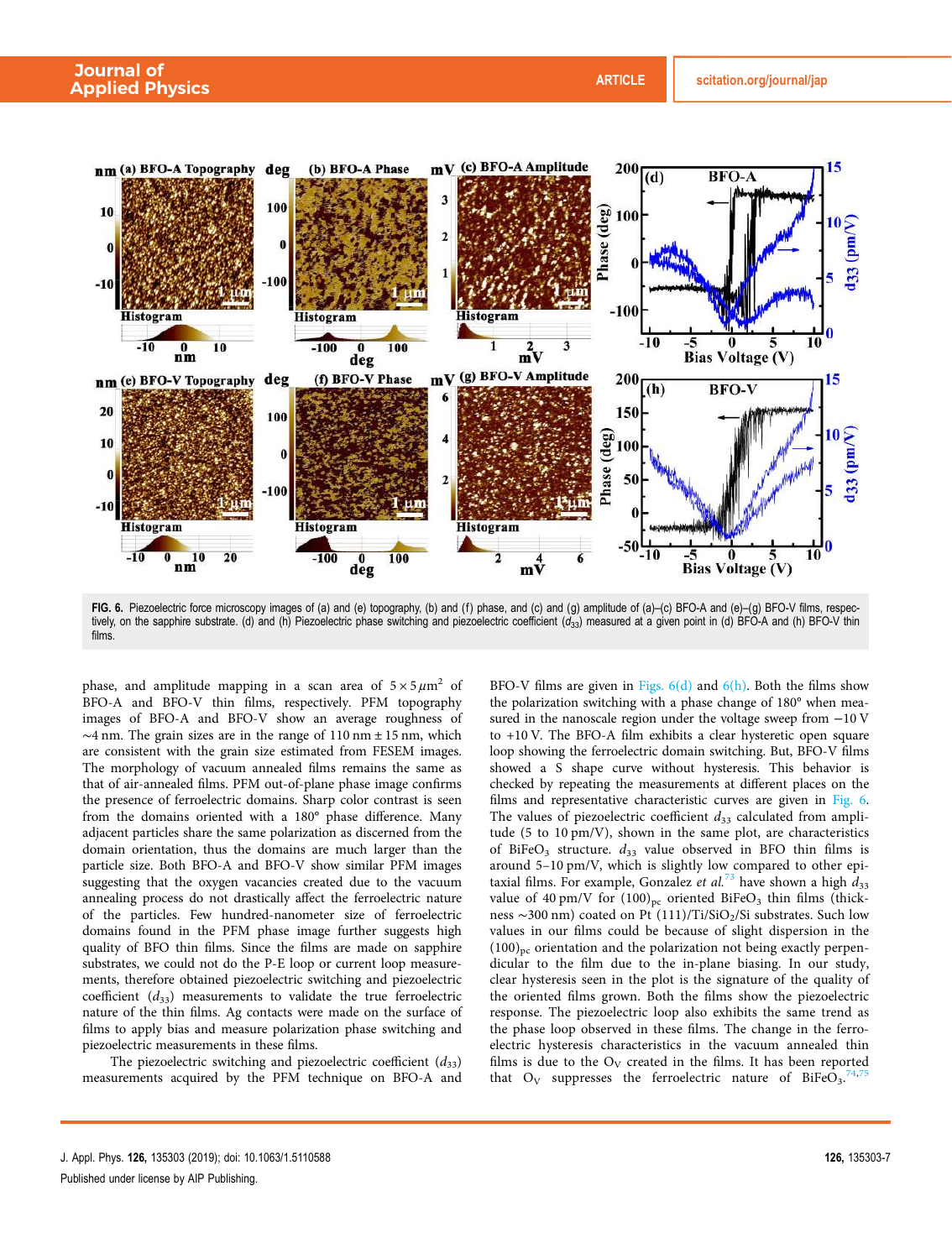In BFO-V films, the ferroelectric property is not completely suppressed. However, it shows hysteresis with no coercivity.

Magnetic properties of  $(100)_{pc}$  oriented BFO-A and BFO-V thin films were measured using a VSM SQUID magnetometer. M vs H plots measured at 5 K and 300 K with the field applied parallel [in-plane (IP)] and perpendicular [out-of-plane (OP)] to the substrate surface of BFO-A/sapphire(0001) and BFO-V/sapphire(0001) thin films are shown in Fig. 7. M-H measurements were performed with a maximum applied magnetic field of 7 T. The acquired data have a large diamagnetic contribution from the sapphire substrate [Figs.  $7(a)$ – $7(d)$ ]. The linear variation of M with the applied magnetic field for H > 20 kOe in the M-H plot (i.e., negative slope) arising from the diamagnetic contribution of sapphire substrate is subtracted and the corrected M vs H plots are given in Figs.  $8(a)$  and  $8(b)$  for BFO-A and Figs.  $8(d)$  and  $8(e)$  for BFO-V. Saturation magnetization (M<sub>S</sub>), remanent magnetization  $(M_R)$ , and coercive field  $(H_C)$  values for IP and OP measurements at 5 K and 300 K for both BFO-A and BFO-V films are listed in Table I. It is observed that in-plane saturation magnetization  $M_S$  is three to four times higher than out-of-plane  $M_S$  for BFO-A at 5K. Furthermore, the coercive field is three to four times higher when M-H plots are measured in OP  $(H<sub>C</sub> = 4.4 kOe)$  than IP  $(H<sub>C</sub> = 1.3 kOe)$  at 5 K. This suggests a strong anisotropy present in the system with the magnetic moments preferably oriented along the film surface.

While similar anisotropy is observed at 300 K, the difference in the saturation magnetization between the IP and OP measurement is small with the former 25% more than the latter. A small difference in  $H_C$  is found for IP and OP measurements at 300 K (Table I). We find almost three and five times enhancement in  $M_s$ values, both in IP and OP M-H measurements at 5 K and 300 K, for BFO-V compared to BFO-A thin films. Five times increment in



FIG. 7. As-measured magnetization vs magnetic field (M vs H) curves with field applied parallel to out-of-plane (OP) and in-plane (IP) of the substrate for (a) and (b) BFO-A, and (c) and (d) BFO-V thin films coated on sapphire. (a) and (c) are measured at  $5 \text{ K}$  and (b) and (d) are measured at 300 K.

M<sub>S</sub> is also noticed at room temperature (300 K) in both IP and OP conditions. The enhancement of  $M_S$  in BFO-V films could be due to the perturbation in spin cycloid present in BFO-A films by oxygen vacancies created during the vacuum annealing process.



FIG. 8. Magnetization vs magnetic field (M vs H) curves after subtracting the diamagnetic contribution of the curves given in Fig. 7 for (a) and (b) BFO-A and (d) and (e) BFO-V thin films on sapphire. M vs H curves with field applied parallel to out-of-plane (OP) and in-plane (IP) of the substrate are given. (a) and (d) are measured at 5 K, and (b) and (e) are measured at 300 K. The inset in (a) shows the magnified portion of M vs H curve given in the main panel. Low temperature ZFC-FC curves for (c) BFO-A and (f) BFO-V measured in the temperature range of 5 K to 300 K under a constant magnetic field of 500 Oe applied both in OP and IP.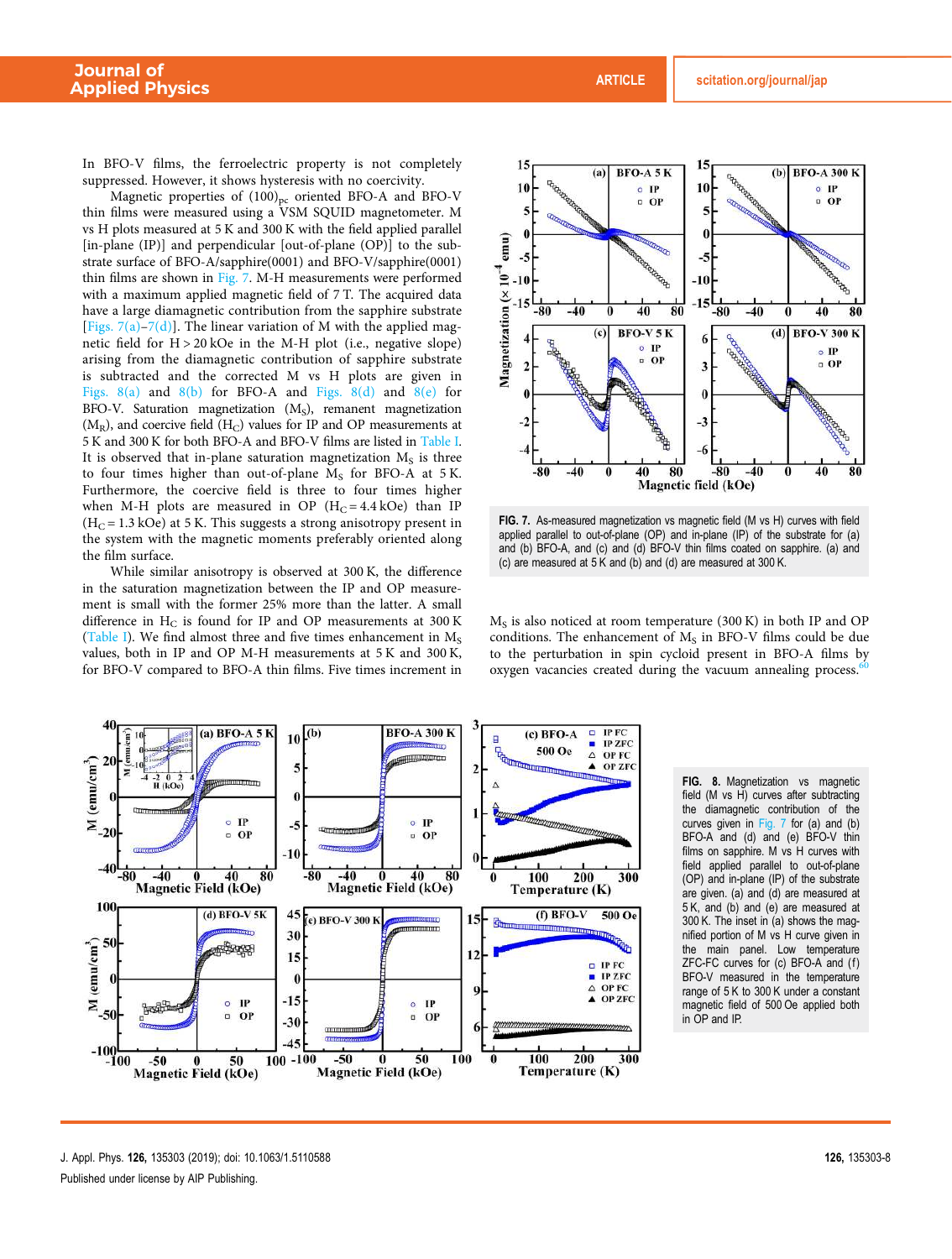| Sample       | Temperature<br>(K) | Configuration | $M_{S}$<br>(emu/<br>$\text{cm}^3$ ) | $M_{R}$<br>(emu/<br>$\text{cm}^3$ ) | $H_C$<br>(kOe) |
|--------------|--------------------|---------------|-------------------------------------|-------------------------------------|----------------|
| <b>BFO-A</b> | 5                  | IP            | 29.8                                | 4.7                                 | 1.3            |
|              |                    | <b>OP</b>     | 8.2                                 | 3.9                                 | 4.4            |
|              | 300                | IP            | 9.2                                 | 0.8                                 | 0.12           |
|              |                    | <b>OP</b>     | 6.9                                 | 0.5                                 | 0.15           |
| <b>BFO-V</b> | 5                  | <b>IP</b>     | 67.6                                | 5.1                                 | 0.15           |
|              |                    | OΡ            | 41.2                                | 3.3                                 | 0.24           |
|              | 300                | <b>IP</b>     | 41.7                                | 0.5                                 | 0.01           |
|              |                    | ΟP            | 35.2                                | 0.4                                 | 0.01           |

**TABLE I.** Saturation magnetization  $(M<sub>S</sub>)$ , remanent magnetization  $(M<sub>R</sub>)$ , and coercive filed (H<sub>C</sub>) values for in-plane (IP) and out-of-plane (OP) configurations at  $5$  K and 300 K for both BFO-A and BFO-V thin films.

Oxygen vacancies affect Fe–O–Fe bond angle, which breaks antiferromagnetic coupling between two Fe ions and distort the  $FeO<sub>6</sub>$ octahedra. It has been demonstrated in the BiFeO<sub>3</sub> system that  $O_V$ play a significant role in altering the Fe–O–Fe bond angles as discerned from the XANES studies.<sup>65</sup> We surmise similar effect causes the changes in the magnetic properties in  $BireO<sub>3</sub>$ . The uncompensated magnetic moments strongly interact leading to the enhanced magnetization as discussed below. The change in Fe–O bond is also ascertained by observing the two-phonon modes obtained from Raman spectroscopy for BFO-A and BFO-V films (see Fig. S5 in the supplementary material).

Magnetic anisotropy of BFO-V films, similar to BFO-A film, is also evident from M-H plots. In-plane  $M<sub>S</sub>$  is 1.6 and 1.2 times higher than out-of-plane  $M<sub>S</sub>$  at 5 K and 300 K, respectively, in BFO-V film.  $M_R$  [5.1 emu/cm<sup>3</sup> (IP) and 3.3 emu/cm<sup>3</sup> (OP) at 5 K; 0.5 emu/cm $^3$  (IP) and 0.4 emu/cm $^3$  (OP) at 300 K] and  $\rm H_{C}$  [150 Oe (IP) and 240 Oe (OP) at 5 K; 10 Oe (IP) and 12 Oe (OP) at 300 K] for BFO-V are found to be very small in both IP and OP conditions suggesting severe softening of magnetization in BFO-V thin films (Table I). In-plane  $M_S$  observed in BFO-V films at room temperature (300 K) is  $41.7 \text{ emu/cm}^3$ , which is almost similar to the observations made by Zhang et al. for polycrystalline BiFeO<sub>3</sub> thin films grown on Si substrates using the spin coating technique.<sup>76</sup> Saturation magnetization of 40 emu/cm<sup>3</sup> is reported at room temperature. Most of the reported values of magnetization, specifically on the nanoparticular thin films, range from  $0.65 \text{ emu/cm}^3$  $(0.08 \text{ emu/g})$  to 180 emu/cm<sup>3</sup> (21.58 emu/g). The highest value of magnetization of ∼22 emu/g has been reported in the phase pure  $B$ iFeO<sub>3</sub> system.<sup>4,76–84</sup> The observed in-plane M<sub>S</sub> values for BFO-V films are  $41.7 \text{ emu/cm}^3$  (5 emu/g) at  $300 \text{ K}$  and  $67.6 \text{ emu/cm}^3$ (8.1 emu/g) at 5 K. The vacuum annealed films exhibit higher magnetization than BFO-A films [The magnetization values for the BFO-A thin films are  $9.2 \text{ emu/cm}^3$  (1.1 emu/g) at 300 K and 29.8 emu/cm<sup>3</sup> (3.6 emu/g) at 5 K]. The large values of magnetization can be understood from the breaking of spin cycloid, either by the introduction of oxygen vacancies or by the size reduction. The former gives rise to large magnetization than the latter.<sup>60,85</sup> In our previous study, we have shown a systematic change in the magnetization influenced by the  $O_V$  introduced in the lattice as well controlled by the size of the particles. Since the size of the particles does not get altered due to the annealing process, we attribute the  $O_V$  influence the magnetic properties significantly in BiFe $O_3$  thin films. Although many literature reports have suggested nondecipherable magnetic phases could contribute to the magnetization, we contemplate that such impurities have hardly any contribution to the magnetization in our films.

Figures  $8(c)$  and  $8(f)$  show field dependent zero-field-cooled (ZFC)—field-cooled (FC) curves of BFO-A and BFO-V thin films, respectively, under an applied magnetic field of 500 Oe. The BFO-A thin film shows a linear dependence on magnetization with temperature which confirms the absence of magnetic defects or superparamagnetic feature.<sup>86</sup> Splitting observed in ZFC-FC curves for BFO-A is attributed to the presence of both antiferromagnetic and ferromagnetic components in the film.<sup>87</sup> Magnetization increases sharply below 30 K indicating the presence of some paramagnetic species, mostly  $Fe^{3+}$ , on the surface of crystallites.<sup>60</sup> On the other hand, the effect of the surface disorder paramagnetic component is minimal in the OP configuration. Splitting between ZFC-FC curves till room temperature suggests that both films may exhibit ferromagnetic transition temperature well above room temperature. The splitting between ZFC-FC curves is reduced in BFO-V films in both IP and OP configurations. The temperature at which overlapping of ZFC-FC data observed in the case of OP (∼175 K) is shifted toward lower temperature compared to the IP configuration (∼250 K) of BFO-V films, which confirms the anisotropy of spin orientation unequivocally in vacuum annealed films. This effect is minimal in BFO-A films due to the low magnetization value at magnetic field of 500 Oe.

We investigated the photoconductivity response of BFO-A and BFO-V thin films [shown in Figs.  $9(a)$  and  $9(b)$ ]. The BFO-A film shows an initial conductivity of  $8.75 \times 10^{-11}$  S/cm in dark conditions. The conductivity is found to increase during light ON condition and saturates within 5 min. The change in the conductivity on AM1.5 one Sun illumination is found to be ∼5 × 10−<sup>12</sup> S/cm for BFO-A. The conductivity decreases and reaches lower values than the initial conductivity when the illumination is turned OFF. All the four cycles represent the same behavior and conductivity keeps decreasing with the number of cycles. In contrast, the BFO-V film shows an initial conductivity of  $3 \times 10^{-10}$  S/cm which is one order higher than the initial conductivity of BFO-A. The increase in the conductivity in BFO-V films is due to oxygen vacancies created during the time of vacuum annealing. The conductivity increase in BFO-V films is  $4 \times 10^{-11}$  S/cm during light ON for 5 min. The conductivity of BFO-V thin films also shows a decrease when the illumination is turned OFF. Time dependent conductivity changes, both increasing and decreasing segments of the conductivity curves, are fitted with exponential equations to understand the relaxation behavior of carrier generation and recombination. Figures  $9(c)$  and  $9(d)$  show the fitted curves with the original data. By fitting the rising part of the conductivity using the exponential equation  $\frac{\sigma_t - \sigma_{off}}{\sigma_{on} - \sigma_{off}} = \frac{\Delta \sigma_t}{\Delta \sigma_{total}} = a \left(1 - e^{-\frac{t}{\tau_g}}\right)$ , where  $\Delta \sigma_t$   $(= \sigma_t - \sigma_{off})$  is the difference in conductivity at time t  $(\sigma_t)$  with respect to OFF condition ( $\sigma_{off}$ ),  $\Delta \sigma_{total}$  (=  $\sigma_{on} - \sigma_{off}$ ) is the difference in conductivity between ON ( $\sigma_{\text{on}}$ ) and OFF ( $\sigma_{\text{off}}$ ) states and a is a constant, average carrier generation lifetimes  $(\tau_g)$  are found.<sup>63,64</sup> Carrier generation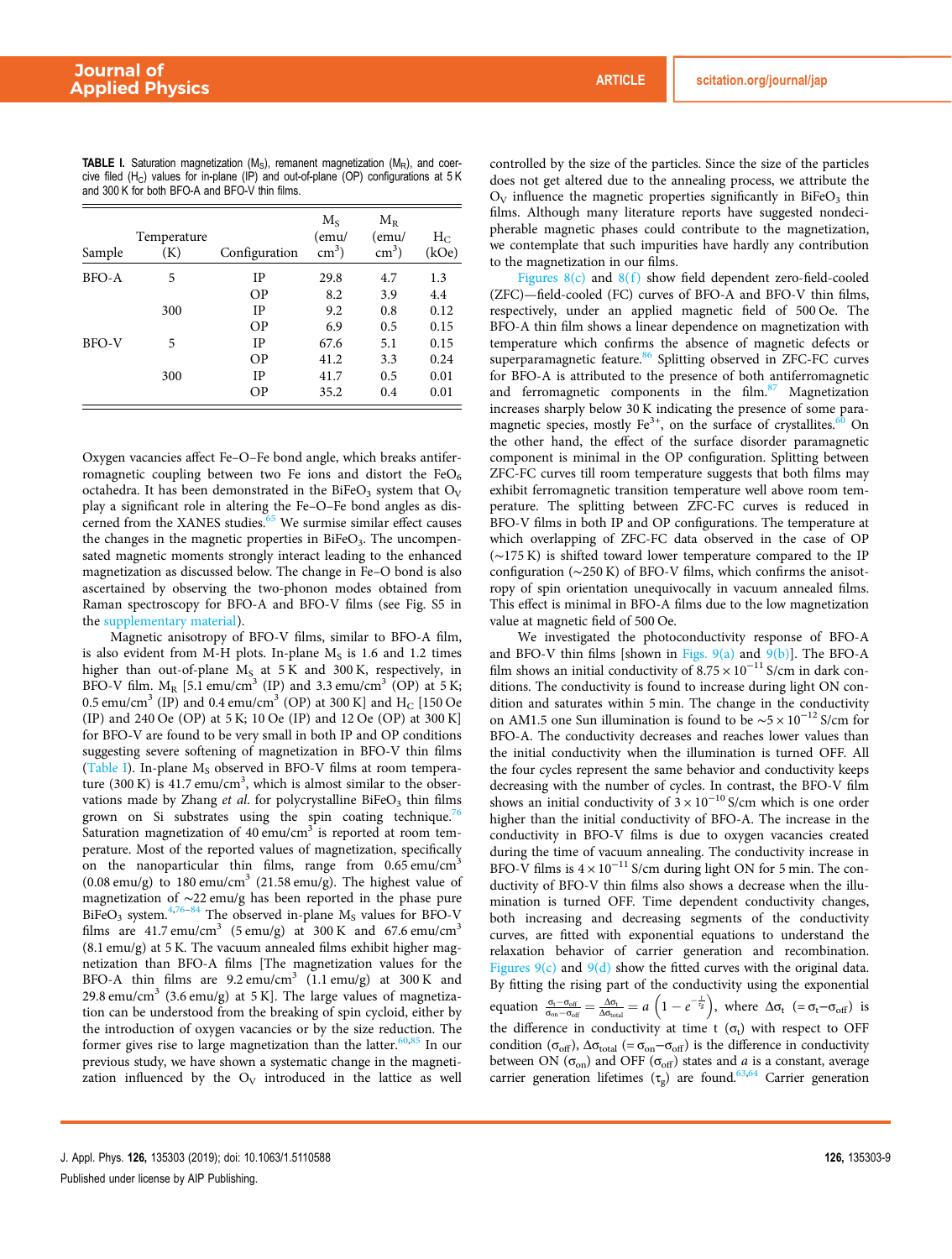

FIG. 9. Photoconductivity response of (a) BFO-A and (b) BFO-V thin films under the ON and OFF states of AM1.5 filtered 1 Sun illumination source. (c) and (d) show the increasing and decreasing segments of photoconductivity response under the ON and OFF states of solar simulator source, respectively. The open symbols show the measured response, and the solid line is the exponential fit.

lifetimes are found to be 45 s and 26 s in BFO-A and BFO-V, respectively. The decreasing part of conductivity is fitted using the stretched exponential function  $\frac{\sigma_t - \sigma_{\text{off}}}{\sigma_{\text{on}} - \sigma_{\text{off}}} = \frac{\Delta \sigma_t}{\Delta \sigma_{\text{total}}} = a e^{-\left(\frac{L}{\tau_r}\right)^b}$ , where  $\tau_r$ is the carrier recombination lifetime,  $\vec{a}$  is a constant, and  $\vec{b}$  indicates the deviation from the exponential function. Carrier recombination lifetimes are found to be 112 s and 62 s in BFO-A and BFO-V, respectively. It is noticed from the exponential fitting that both generation  $(\tau_g)$  and recombination  $(\tau_r)$  are faster in BFO-V films than in BFO-A.

Carrier generation and recombination are known to generally take place by the direct band-to-band transition. Such transitions are much faster  $\left($  <1  $\mu$ s) than the values reported in this manuscript. But in the present study, carrier generation and recombination lifetimes are longer due to the involvement of shallow and deep defect states present between valence and conduction bands.<sup>88</sup> While, electrons in the valence band absorb light, with a photon energy greater than the bandgap energy, to get excited to the conduction band, photons with a wide range of wavelength can get absorbed due to the shallow defect levels present within the bandgap region. Further, deep defect levels formed due to ionic vacancies in bulk can act as charge trap states for photogenerated charge carriers. The electrons trapped in the deep defect states lead the longer generation and recombination time. This mechanism of carrier generation and recombination is explained in our previous reports revealing the role of oxygen vacancies on the photoconductivity in  $B$ iFeO<sub>3</sub> nanoparticle ceramics.<sup>63,64</sup> The photoconductivity studies carried out on glass/FTO/BFO and Si/SiO<sub>2</sub>/BFO using coplanar in-plane electrical contacts also show large photoconductivity compared to the sapphire/BFO films (see Figs. S6 and S7 of the supplementary material). The leakage current from the BFO films grown on the sapphire substrate is very small (Fig. S8). We surmise that the anisotropic conducting property might play a significant role for such observations. These studies, thus, suggest that highly oriented BiFeO<sub>3</sub> thin films with tailored physical properties will be of significant use for ferroelectric, magnetoelectric, and photovoltaic applications.

## IV. CONCLUSION

In conclusion,  $(100)_{\text{pc}}$  oriented BiFeO<sub>3</sub> thin films are grown on the sapphire (0001) substrate using the simple chemical solution deposition technique by the one step spin coating method. The effect of vacuum annealing on the structural, optical, ferroelectric, magnetic, and photoconductivity properties is investigated. A bandgap reduction is observed due to the vacuum annealing of  $B$ i $FeO<sub>3</sub>$  thin films due to the formation of defect states in between valence and conduction bands. Temperature-dependent Raman spectral studies exhibit sharp transitions confirming the high quality of thin films. O<sub>V</sub> in BiFeO<sub>3</sub> blue shifts the  $A_1(TO)$  and E (TO) modes due to the perturbation in Bi–O bonds. Ferroelectric domain sizes are found to be larger than the grain sizes and the domains are unaltered despite vacuum annealing treatment. A reduction in ferroelectric hysteresis switching in BFO-V signifies the decrement in the ferroelectric property due to the presence of  $O_V$ . An enhancement in magnetic and photoconductivity properties is observed in vacuum annealed thin films. While the magnetization is shown to increase by three to five times, one order increase in photoconductivity is evidenced in vacuum annealed thin films.  $O_V$  affects Fe–O–Fe bond characteristics and distorts the FeO $_6$  octahedra, resulting in the breaking of antiferromagnetic coupling between two Fe ions. The uncompensated magnetic moments strongly interact leading to the enhanced magnetization. Air-annealed BFO thin films have strong anisotropy with the easy magnetization along the substrate surface. The anisotropy, though found in vacuum annealed BFO thin films, has mellowed down due to  $O<sub>V</sub>$ . In stark contrast, hard magnetic characteristics of air-annealed  $BiFeO<sub>3</sub>$  thin films turning into soft magnetic material on vacuum annealing is also evidenced. The influence and importance of  $O_V$  on different physical properties are demonstrated.

This study provides a detailed insight into tailoring the optical, electrical, magnetic, and photoconductivity properties of highly oriented BiFeO<sub>3</sub> thin films grown by the facile chemical solution deposition method, which will be useful under optimized growth and processing conditions for a multitude of applications including magnetoelectrics, photoferroelectrics, and photodetectors.

#### SUPPLEMENTARY MATERIAL

See the supplementary material for XRD and SEM of 3 h annealed samples, XRD data of polycrystalline films grown on different substrates, dielectric constant vs frequency plot, deconvoluted two-phonon modes, table summarizing various anomalies observed in temperature-dependent Raman spectra, photoconductivity responses using coplanar in-plane and interdigitated contacts, and the dc I-V plots.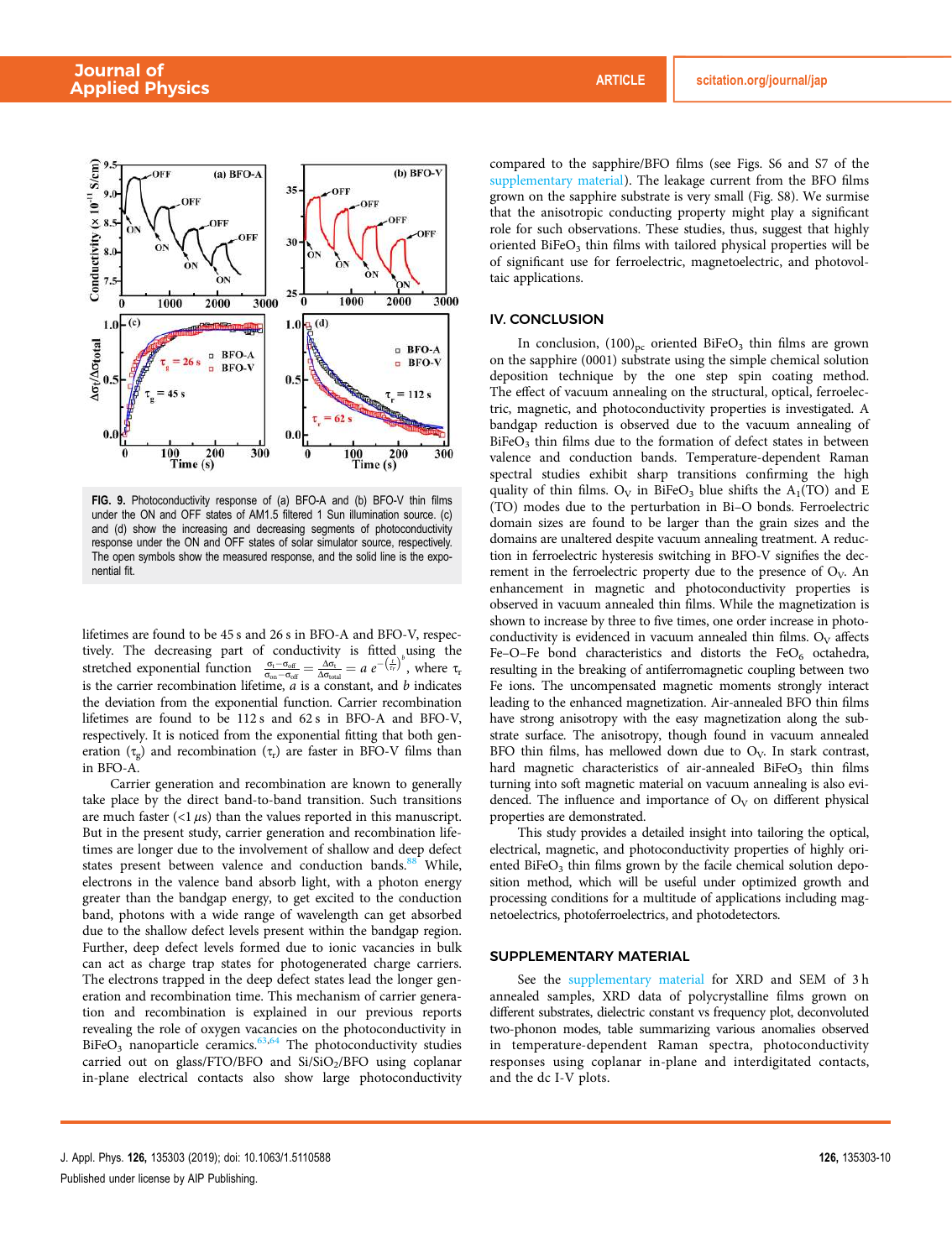#### ACKNOWLEDGMENTS

C.S. acknowledges the support from DST-SERB through Grant No. EMR/2016/002785 and the support from DST-SERI through Grant No. DST/TM/SERI/2K11/113.

## REFERENCES

<sup>1</sup>K. F. Wang, J.-M. Liu, and Z. F. Ren, Adv. Phys. 58(4), 321–448 (2009).

2 Y. H. Chu, Q. Zhan, C.-H. Yang, M. P. Cruz, L. W. Martin, T. Zhao, P. Yu, R. Ramesh, P. T. Joseph, I. N. Lin, W. Tian, and D. G. Schlom, Appl. Phys. Lett. 92(10), 102909 (2008).

<sup>3</sup>G. Catalan and J. F. Scott, Adv. Mater. 21(24), 2463-2485 (2009).

4 J. Wang, J. B. Neaton, H. Zheng, V. Nagarajan, S. B. Ogale, B. Liu, D. Viehland, V. Vaithyanathan, D. G. Schlom, U. V. Waghmare, N. A. Spaldin, K. M. Rabe, M. Wuttig, and R. Ramesh, Science 299(5613), 1719–1722 (2003).

<sup>5</sup>K. Yin, M. Li, Y. Liu, C. He, F. Zhuge, B. Chen, W. Lu, X. Pan, and R.-W. Li, Appl. Phys. Lett. 97(4), 042101 (2010).

6 R. K. Katiyar, Y. Sharma, D. G. B. Diestra, P. Misra, S. Kooriyattil, S. P. Pavunny, G. Morell, B. R. Weiner, J. F. Scott, and R. S. Katiyar, AIP Adv. 5(3), 037109 (2015).

<sup>7</sup>T. Choi, S. Lee, Y. J. Choi, V. Kiryukhin, and S.-W. Cheong, *Science* 324(5923), 63–66 (2009).

<sup>8</sup>H.-M. Xu, H.-C. Wang, Y. Shen, Y.-H. Lin, and C.-W. Nan, J. Appl. Phys. 116(17), 174307 (2014).

9 S. Li, Y.-H. Lin, B.-P. Zhang, Y. Wang, and C.-W. Nan, J. Phys. Chem. C 114(7), 2903–2908 (2010).

<sup>10</sup>Y. Lin, G. Yuan, R. Liu, S. Zhou, S. W. Sheehan, and D. Wang, Chem. Phys. Lett. 507(4), 209-215 (2011).

<sup>11</sup>J. Wu, Z. Fan, D. Xiao, J. Zhu, and J. Wang, Prog. Mater. Sci. 84, 335–402 (2016).

<sup>12</sup>Z. Chen, L. He, F. Zhang, J. Jiang, J. Meng, B. Zhao, and A. Jiang, J. Appl. Phys. 113(18), 184106 (2013).

<sup>13</sup>Ch. Binek and B. Doudin, J. Phys. Condens. Matter 17(2), L39 (2005).

<sup>14</sup>R. Agarwal, Y. Sharma, and R. S. Katiyar, Appl. Phys. Lett. 107(16), 162904 (2015).

<sup>15</sup>R. K. Katiyar, Y. Sharma, P. Misra, V. S. Puli, S. Sahoo, A. Kumar, J. F. Scott, G. Morell, B. R. Weiner, and R. S. Katiyar, Appl. Phys. Lett. 105(17), 172904 (2014).

<sup>16</sup>R. Guo, L. You, Y. Zhou, Z. Shiuh Lim, X. Zou, L. Chen, R. Ramesh, and J. Wang, Nat. Commun. 4, 1990 (2013).

<sup>17</sup>D. Sando, A. Barthélémy, and M. Bibes, J. Phys. Condens. Matter 26(47), 473201 (2014).

<sup>18</sup>A. Bhatnagar, Y. H. Kim, D. Hesse, and M. Alexe, Nano Lett. 14(9), 5224–5228 (2014).

<sup>19</sup>I.-T. Bae, T. Ichinose, M.-G. Han, Y. Zhu, S. Yasui, and H. Naganuma, Sci. Rep. 8(1), 893 (2018).

<sup>20</sup>J. Wang, H. Zheng, Z. Ma, S. Prasertchoung, M. Wuttig, R. Droopad, J. Yu, K. Eisenbeiser, and R. Ramesh, Appl. Phys. Lett. 85(13), 2574–2576 (2004).

<sup>21</sup>Y.-H. Lee, J.-M. Wu, Y.-L. Chueh, and L.-J. Chou, Appl. Phys. Lett. 87(17), 172901 (2005).

<sup>22</sup>R. Y. Zheng, X. S. Gao, Z. H. Zhou, and J. Wang, J. Appl. Phys. 101(5), 054104 (2007).

<sup>23</sup>J. F. Ihlefeld, A. Kumar, V. Gopalan, D. G. Schlom, Y. B. Chen, X. Q. Pan, T. Heeg, J. Schubert, X. Ke, P. Schiffer, J. Orenstein, L. W. Martin, Y. H. Chu, and R. Ramesh, Appl. Phys. Lett. 91(7), 071922 (2007).

<sup>24</sup>J. F. Ihlefeld, N. J. Podraza, Z. K. Liu, R. C. Rai, X. Xu, T. Heeg, Y. B. Chen, J. Li, R. W. Collins, J. L. Musfeldt, X. Q. Pan, J. Schubert, R. Ramesh, and D. G. Schlom, Appl. Phys. Lett. 92(14), 142908 (2008).

<sup>25</sup>S. Y. Yang, F. Zavaliche, L. Mohaddes-Ardabili, V. Vaithyanathan, D. G. Schlom, Y. J. Lee, Y. H. Chu, M. P. Cruz, Q. Zhan, T. Zhao, and R. Ramesh, Appl. Phys. Lett. 87(10), 102903 (2005).

<sup>26</sup>M. S. Kartavtseva, O. Y. Gorbenko, A. R. Kaul, and S. A. Savinov, J. Surf. Invest. X-ray Synchrotr. Neutron Tech. 2(1), 1–11 (2008).

<sup>27</sup>T. Hosokura, A. Ando, and T. Konoike, RSC Adv. 5(118), 97563–97567  $(2015)$ 

 $28H$ . G. Yeo and S. Trolier-McKinstry, J. Appl. Phys. 116(1), 014105 (2014).

<sup>29</sup>F. M. Pontes, E. Longo, E. R. Leite, E. J. H. Lee, J. A. Varela, P. S. Pizani, C. E. M. Campos, F. Lanciotti, V. Mastellaro, and C. D. Pinheiro, Mater. Chem. Phys. 77(2), 598–602 (2003).

<sup>30</sup>H. Naganuma and S. Okamura, J. Appl. Phys. 101(9), 09M103 (2007).

<sup>31</sup>S. K. Singh, H. Ishiwara, and K. Maruyama, J. Appl. Phys. 100(6), 064102 (2006).

<sup>32</sup>P. K. Siwach, H. K. Singh, J. Singh, and O. N. Srivastava, Appl. Phys. Lett. 91(12), 122503 (2007).

<sup>33</sup>S. K. Singh, Y. K. Kim, H. Funakubo, and H. Ishiwara, Appl. Phys. Lett. 88(16), 162904 (2006).

<sup>34</sup>F. Tyholdt, H. Fjellvåg, A. E. Gunnæs, and A. Olsen, J. Appl. Phys. 102(7), 074108 (2007).

<sup>35</sup>F. Tyholdt, S. Jørgensen, H. Fjellvåg, and A. E. Gunnæs, J. Mater. Res. 20(8), 2127–2139 (2005).

<sup>36</sup>Q. Zhang, N. Valanoor, and O. Standard, J. Appl. Phys. 116(6), 066810 (2014).

<sup>37</sup>Y. Zhou, L. Fang, L. You, P. Ren, L. Wang, and J. Wang, Appl. Phys. Lett. 105(25), 252903 (2014).

<sup>38</sup>J. Xing, E.-J. Guo, J. Dong, H. Hao, Z. Zheng, and C. Zhao, Appl. Phys. Lett. 106(3), 033504 (2015).

<sup>39</sup>S. Y. Yang, J. Seidel, S. J. Byrnes, P. Shafer, C.-H. Yang, M. D. Rossell, P. Yu, Y.-H. Chu, J. F. Scott, J. W. Ager Iii, L. W. Martin, and R. Ramesh, Nat. Vanotechnol. 5, 143 (2010).

<sup>40</sup>S. J. A. Moniz, R. Quesada-Cabrera, C. S. Blackman, J. Tang, P. Southern, P. M. Weaver, and C. J. Carmalt, J. Mater. Chem. A 2(9), 2922–2927 (2014).

<sup>41</sup>K. Min, F. Huang, Y. Jin, X. Lu, H. Wu, and J. Zhu, J. Phys. D Appl. Phys. 48(44), 445301 (2015).

<sup>42</sup>S. Guilin, S. Jian, N. Zhang, and C. Fanggao, Phys. B Condens. Matter 493, 47–52 (2016).

<sup>43</sup>T. Wang, S.-H. Song, M. Wang, J.-Q. Li, and M. Ravi, Ceram. Int. 42(6), 7328–7335 (2016).

<sup>44</sup>P. Kharel, S. Talebi, B. Ramachandran, A. Dixit, V. M. Naik, M. B. Sahana, C. Sudakar, R. Naik, M. S. R. Rao, and G. Lawes, J. Phys. Condens. Matter 21(3), 036001 (2009).

<sup>45</sup>H. Liu, R. Liu, and T. Liu, J. Sol Gel Sci. Technol. 57(1), 1–5 (2011).

<sup>46</sup>X. Qi, J. Dho, M. Blamire, Q. Jia, J.-S. Lee, S. Foltyn, and J. L. MacManus-Driscoll, J. Magn. Magn. Mater. 283(2), 415–421 (2004).

<sup>47</sup>R. Palai, H. Schmid, J. F. Scott, and R. S. Katiyar, Phys. Rev. B 81(6), 064110 (2010).

<sup>48</sup>P. S. V. Mocherla, C. Karthik, R. Ubic, M. S. R. Rao, and C. Sudakar, Appl. Phys. Lett. 105(13), 132409 (2014).

<sup>49</sup>J. Gebhardt and A. M. Rappe, Phys. Rev. B 98(12), 125202 (2018).

<sup>50</sup>M. R. Catalano, G. Spedalotto, G. G. Condorelli, and G. Malandrino, Adv. Mater. Interfaces 4(8), 1601025 (2017).

<sup>51</sup>S. Hussain, F. A. Khan, M. Aftab, M. Waseem, and S. U. Awan, J. Electron. Mater. 48(7), 4273 (2019).

<sup>52</sup>R. Palai, R. S. Katiyar, H. Schmid, P. Tissot, S. J. Clark, J. Robertson,

S. A. T. Redfern, G. Catalan, and J. F. Scott, Phys. Rev. B 77(1), 014110 (2008).

<sup>53</sup>R. Haumont, J. Kreisel, and P. Bouvier, Phase Transit. 79(12), 1043–1064 (2006).

<sup>54</sup>A. Ahlawat, S. Satapathy, S. Maan, V. G. Sathe, and P. K. Gupta, J. Raman bectrosc. 45(10), 958-962 (2014).

<sup>55</sup>D. Rout, K.-S. Moon, and S.-J. L. Kang, J. Raman Spectrosc. 40(6), 618–626 (2009).

<sup>56</sup>K. S. Manoj, S. K. Ram, and J. F. Scott, J. Phys. Condens. Matter 20(25), 252203 (2008).

<sup>57</sup>A. Kumar, N. M. Murari, and R. S. Katiyar, Appl. Phys. Lett. 92(15), 152907 (2008).